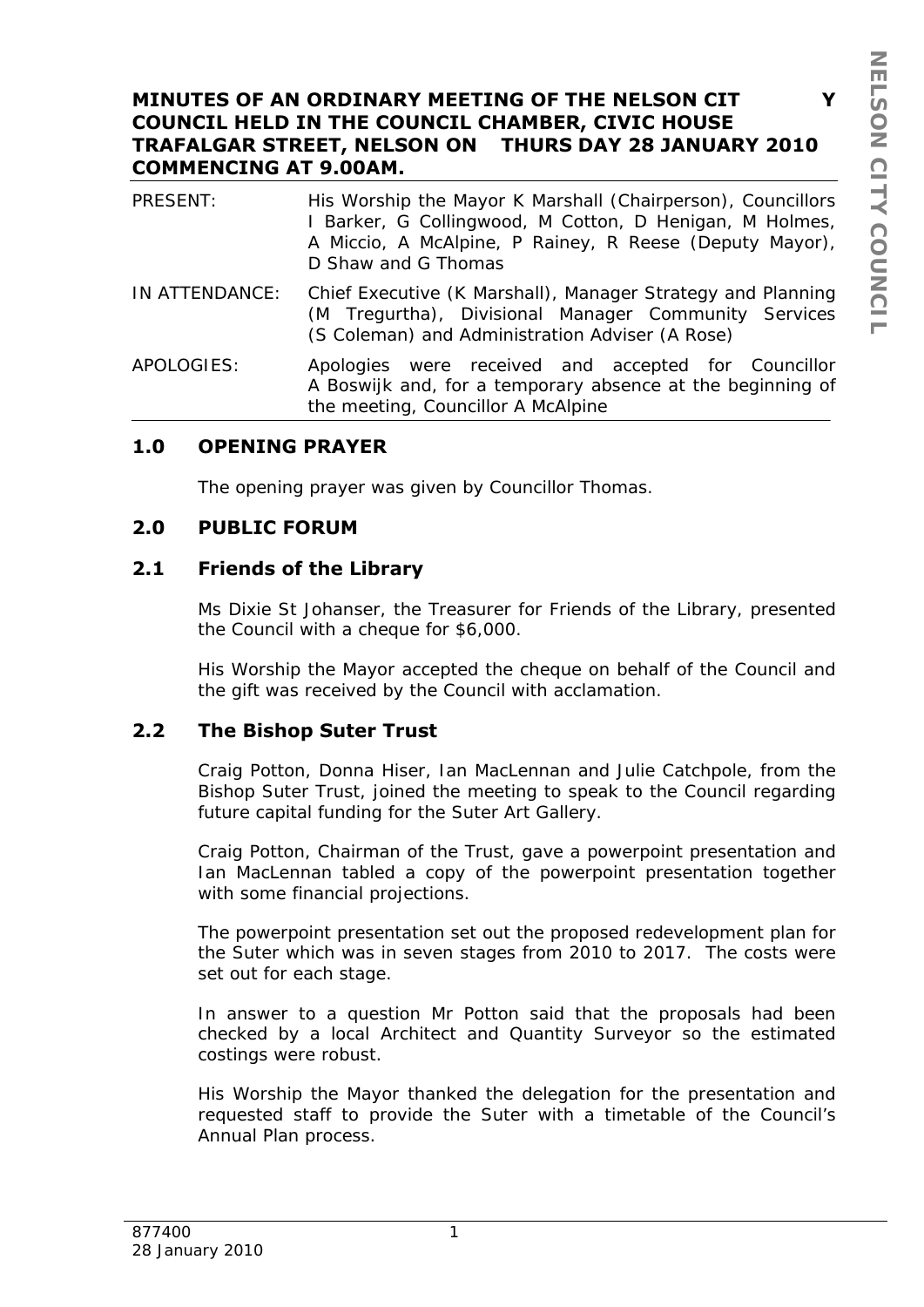## **3.0 CONFIRMATION OF MINUTES**

10 December 2009 – Document number 862172

Resolved

#### *THAT the minutes of the ordinary meeting of the Nelson City Council, held on Thursday 10 December 2009, be confirmed as a true and correct record.*

His Worship the Mayor/Miccio Carried

15 December 2009 – Document number 870458

Resolved

*THAT the minutes of the ordinary meeting of the Nelson City Council, held on Tuesday 15 December 2009, be confirmed as a true and correct record.* 

His Worship the Mayor/Barker Carried Carried

1 and 2 December 2009 – Document number 857078

Resolved

*THAT the minutes of the meeting to hear and consider submissions in respect of the Performing Arts and Conference Centre proposal, held on Tuesday 1 and Wednesday 2 December 2009, be confirmed as a true and correct record.* 

Holmes/Reese Carried

## **4.0 MAYOR'S REPORT**

His Worship the Mayor formally welcomed Councillors back after the holiday break, saying that 2010 promised to be a busy year and he urged Councillors to keep their priorities clear. He reminded the Councillors that they were well into the third year of the Council's triennium and he said that he hoped that, as the election drew closer, politicking would not get in the way of important Council business.

He reminded the Councillors that there were some real challenges ahead, the fiscal challenge being the major one.

## **5.0 REPORTS – PERFORMANCE**

## **5.1 Annual Update on the Implementation and Man agement of Nelson Events Strategy**

Report number 867404, agenda pages 23–30A refer.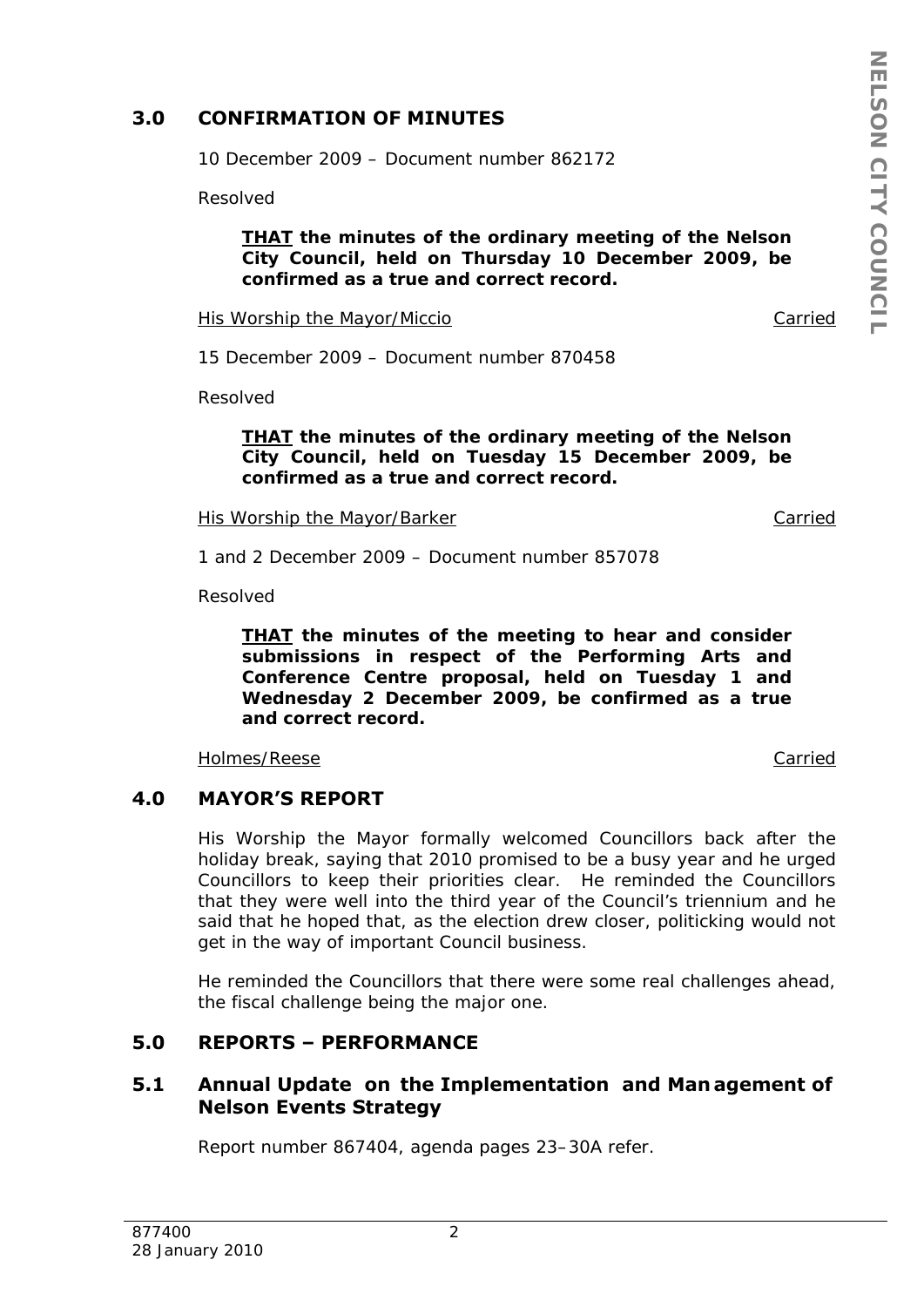The Divisional Manager Community Services presented the report which was to provide the Council with an annual update on the management and implementation of the Nelson Events Strategy.

Bill Findlater and Victoria Bruce-Miller, joined the meeting and spoke to the report.

Attendance: Councillor McAlpine joined the meeting at 9.55am.

During the discussion there was a minority view expressed that the Strategy should be extended to allow consideration to be given to events in December, January and February but any consideration of such events be subject to a high season loading.

The majority view of Council supported the recommendation in the report and felt that any change to the Strategy could be addressed at the review next year.

Councillor Henigan proposed and Councillor Shaw seconded the recommendation in the report.

Councillor Rainey proposed and Councillor Collingwood seconded an amendment

*THAT the Council receive the annual update on the Implementation and Management of the Nelson Events Strategy;* 

*AND THAT the Council extend the current period of April – October for funding through the Event Management and Development Programme to include March and November;* 

*AND THAT the events submitted for consideration in December,*  January and February should also be considered but the *outcome of any consideration be subject to high season loading.* 

The amendment was put and **lost** and the original motion became the substantive motion.

Resolved

*THAT the Council receive the annual update on the Implementation and Management of the Nelson Events Strategy;* 

*AND THAT the Council extend the current period applied for funding through the Event Management and Development Programme to include March and November.* 

Henigan/Shaw Carried

Note: Councillor Holmes abstained from voting on the matter.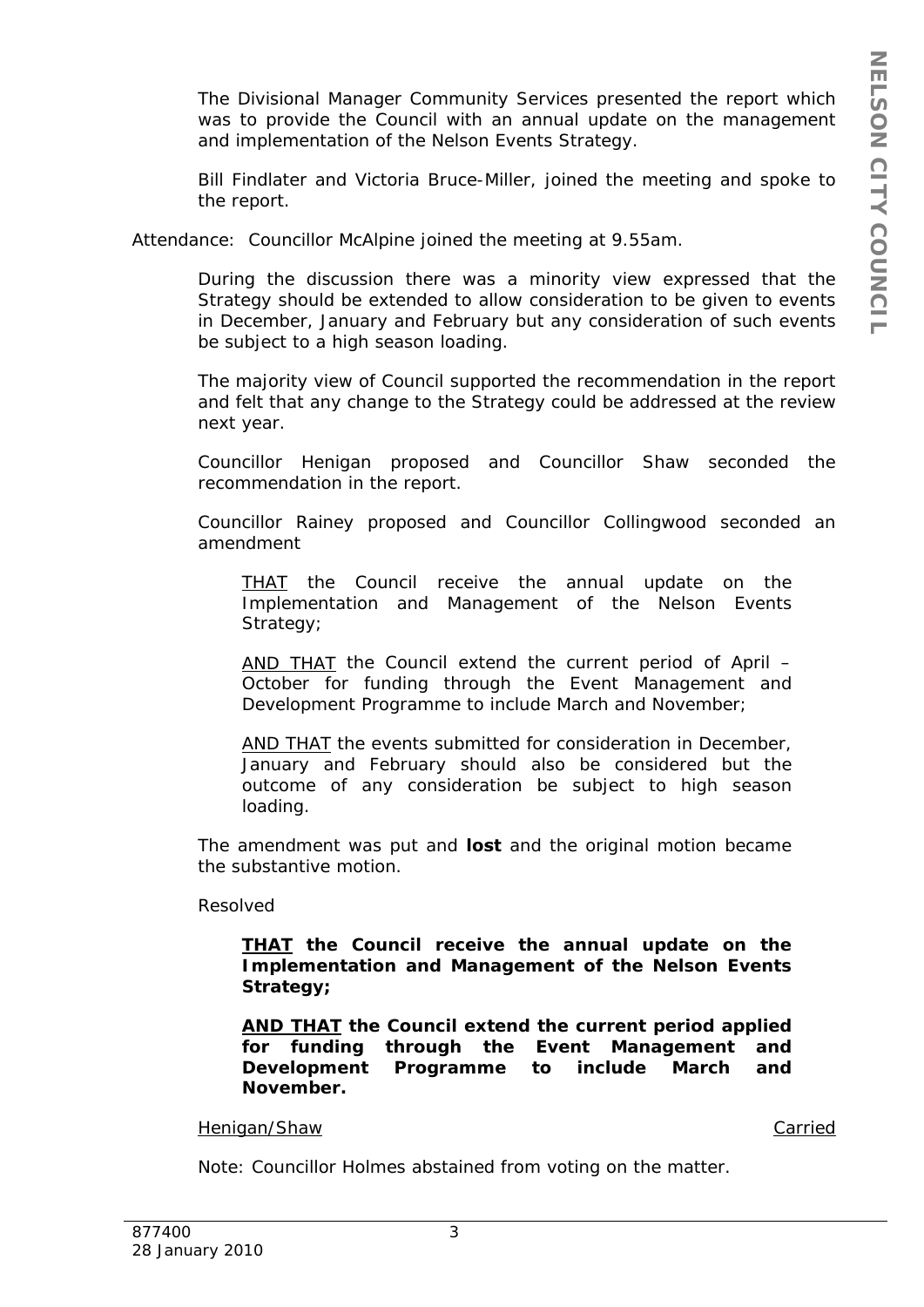Attendance: The meeting adjourned for morning tea from 10.35am to 10.50am. At the resumption of the meeting His Worship the Mayor relinquished the Chair of the meeting to the Deputy Mayor.

## **6.0 NEW CHIEF FINANCIAL OFFICER**

The Deputy Mayor formally introduced the new Chief Financial Officer, Ms Nikki Harrison.

# **7.0 REPORTS – POLICY**

## **7.1 Reserves Bylaw – Amendment Number 2**

Report number 869108, agenda pages 31-32 refer.

Resolved

*THAT there having been no submissions received, the proposed change to the Reserves Bylaw 2006 to delete the following words from Clause 13.1 thereof:* 

*"Rutherford Park (in self contained vehicles only)"* 

*be now confirmed.* 

#### Shaw/Thomas Carried

In answer to a question from Councillor Barker, the Divisional Manager Community Services confirmed that these vehicles could still overnight in the Maitai Club carpark.

## **7.2 Notification of Plan Change 15 - Heritage**

Report number 870678, agenda pages 33-51K refer.

The Divisional Manager Planning and Consents joined the meeting and presented the report which was to seek Council's approval to publicly notify Plan Change 15 – Heritage.

Resolved

*THAT the Council adopt and approve for public notification proposed Plan Change 15 – Heritage to the Nelson Resource Management Plan as shown in Attachment 1, RAD 847391;* 

*AND THAT the Council adopt the Section 32 report for proposed Plan Change 15 – Heritage as shown in Attachment 2, RAD 852575;* 

*AND THAT the Council confirm that proposed Plan Change 15 – Heritage has been prepared in accordance with the statutory procedures set down in the First Schedule of the Resource Management Act 1991.* 

His Worship the Mayor/Shaw Carried Carried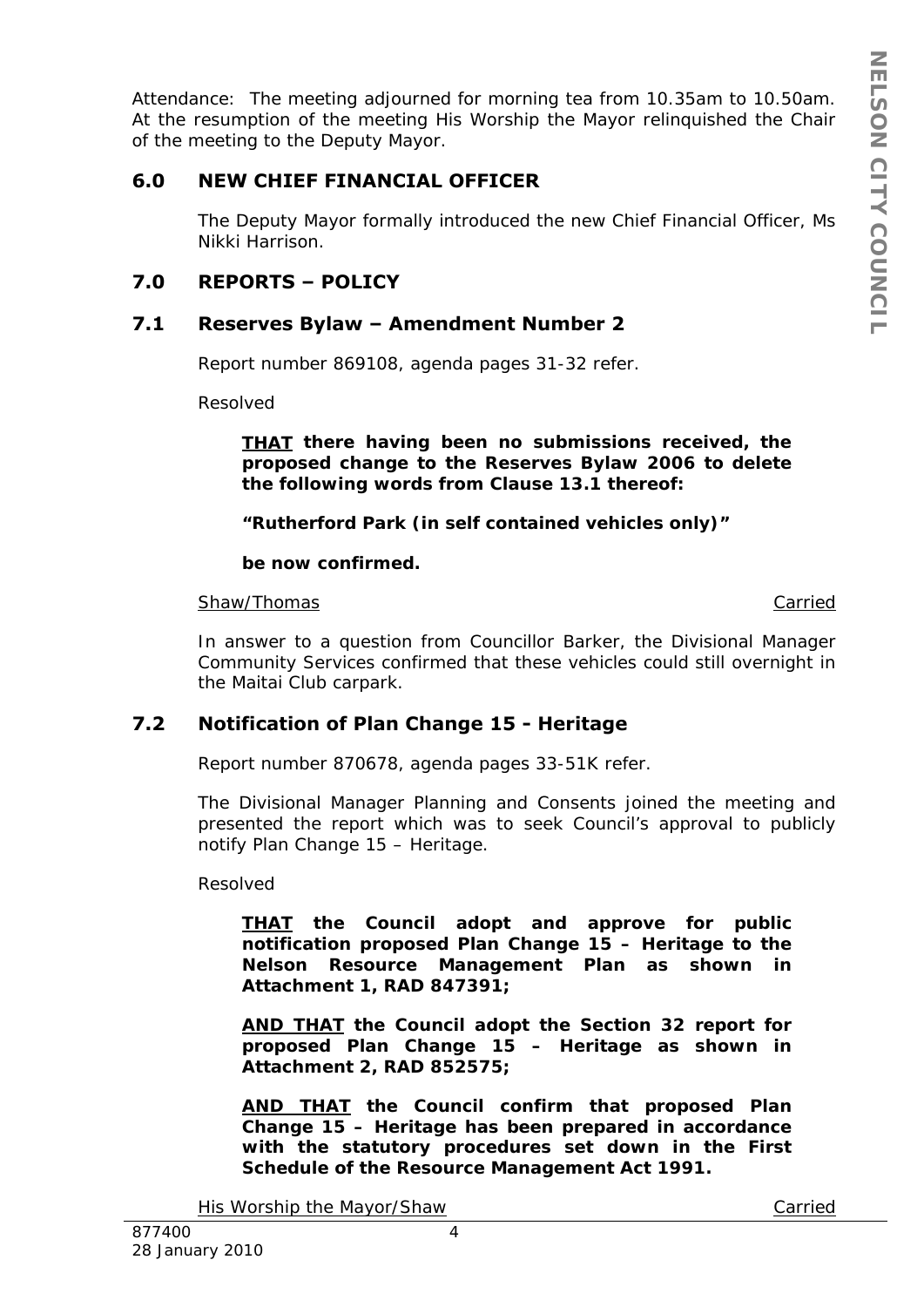# **7.3 Totara Street Properties**

Report number 849491, agenda pages 52-56 refer.

The Transport Manager, Andrew James, and the Business Asset Adviser, Ian Morrison, joined the meeting and presented the report which discussed the options for the future of properties at number 6 and number 8 Totara Street which the Council owned.

In answer to questions it was confirmed that the Council was proposing to retain these properties until the results of the Arterial Traffic Study which were due in December 2010 were known.

Resolved

*THAT the Council retain ownership of both properties until such time as it makes final decisions in relation to the Arterial Traffic Study;* 

*AND THAT in the interim, month to month residential tenancies at market rentals of the properties be continued.* 

Cotton/Barker Carried

### **7.4 Cable Bay Road – Proposed Road Stopping**

Report number 862611, agenda pages 57-64 refer.

Resolved

*THAT the Chief Executive be delegated the authority to proceed with the road stopping of about 115m2 of unformed legal road adjoining 682 Cable Bay road (Lot 9 DP5832), and to sell that land to the adjoining owners as an amalgamated title, subject to the owners paying for:* 

- *The value of the land as assessed by a registered valuer.*
- *The valuation, legal and survey costs incurred by Council.*
- *An administration fee of \$400 plus GST.*

Miccio/Holmes **Carried**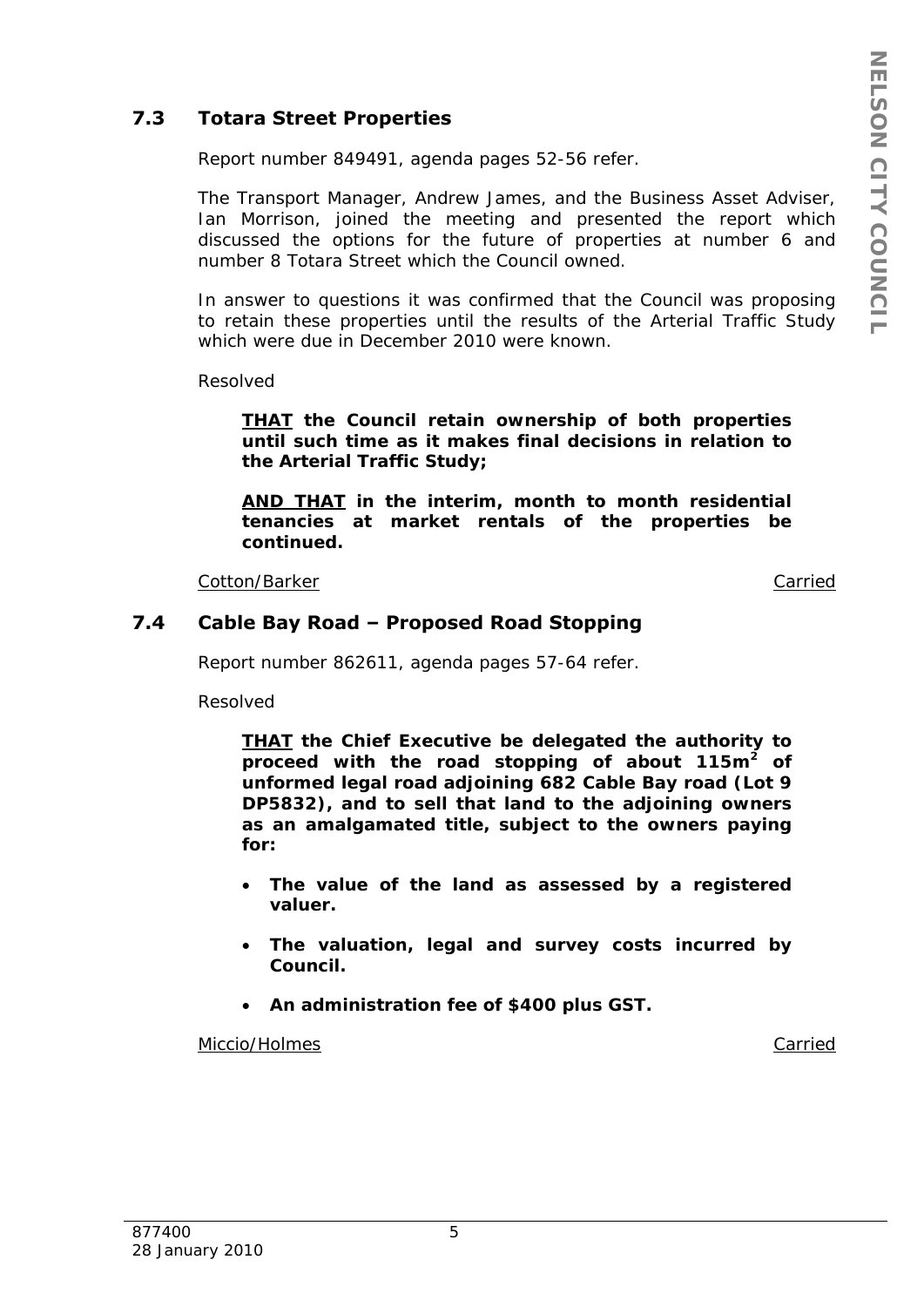# **7.5 Will Watch Way – Withdrawal of Notice of Requirement**

Report number 860949, agenda pages 65-67 refer.

Resolved

*THAT the Notice of Requirement in respect of the proposed designation of part of the land in Part Lot 1 DP186 CT NL125/190, such designation to be for a public walkway to extend Will Watch Way, be withdrawn.* 

Henigan/Rainey **Carried** 

**7.6 Meeting Calendar 2010** 

Document number 720398.

It was explained that the Calendar had been circulated separately from the agenda.

Resolved

*THAT the Meeting Calendar dated 14 January 2010 be adopted.* 

His Worship the Mayor/Shaw Carried

### **8.0 REPORT FROM OTHER COMMITTEES**

### **8.1 Joint Shareholders Committee – 20 November 2009**

Document number 871483, agenda pages 107-109 refer.

Resolved

*THAT the minutes of the meeting of the Joint Shareholders Committee held on Friday 20 November 2009, be received;* 

*AND THAT the following recommendation be adopted:* 

*Joint Appointment of Directors* 

*THAT the procedure for the Joint Appointment of Directors/Trustees be amended by adding the following Clause 8:* 

- *8 Variation of Procedure*
- *8.1 The procedure outlined in this Policy maybe varied to meet the requirements of the organisations rules, constitution, trust or other guiding document, providing that such variation*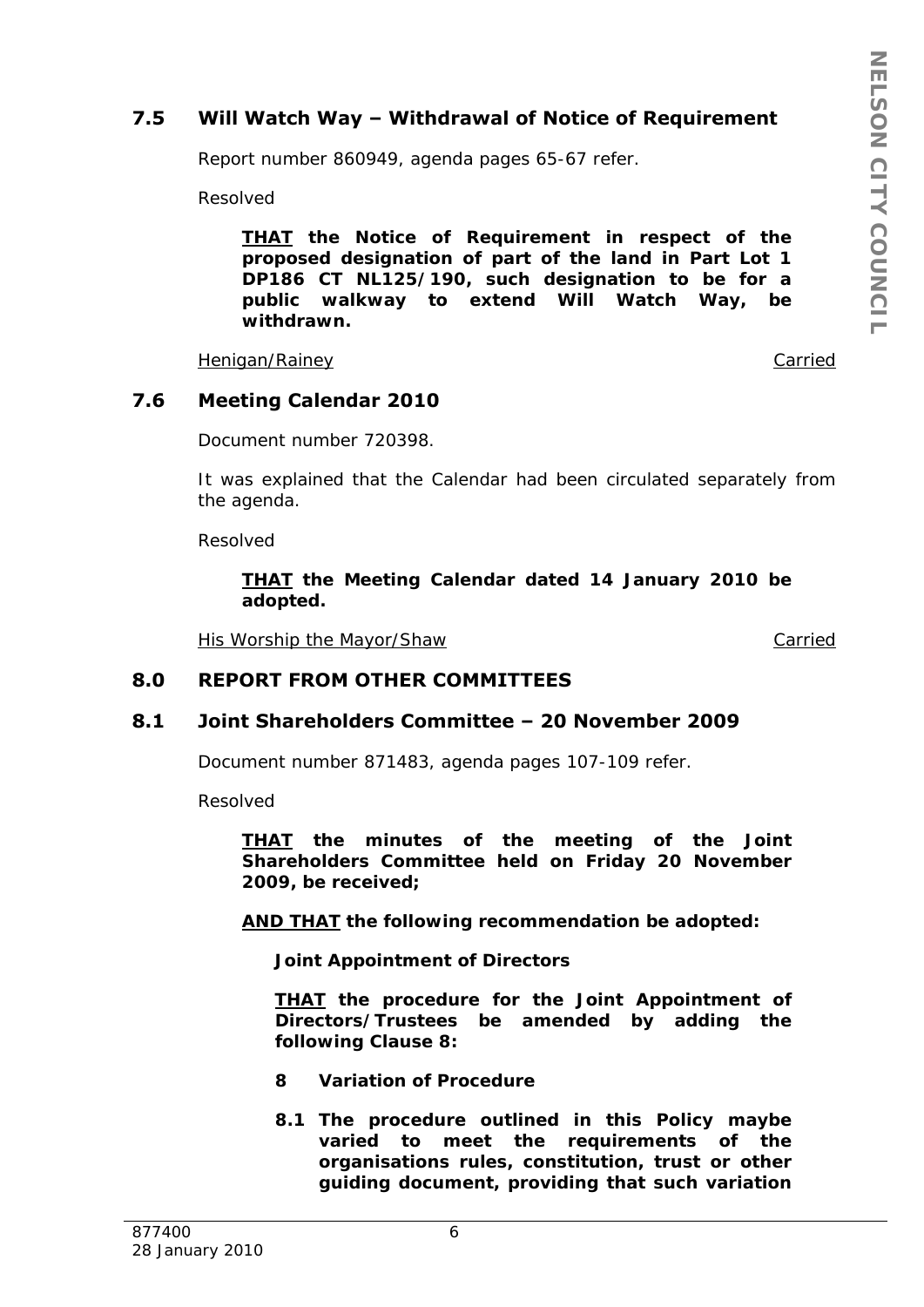*meets the requirements of the Local Government Act 2002.* 

His Worship the Mayor/Thomas Carried

### **8.2 Plan Change Committee – 11 December 2009**

Document number 863471, agenda pages 110-115 refer.

Resolved

*THAT the minutes of the meeting of the Plan Change Committee held on Friday 11 December 2009, be received.* 

Shaw/Reese Carried Carried Carried Carried Carried Carried Carried Carried Carried Carried Carried Carried Carried Carried Carried Carried Carried Carried Carried Carried Carried Carried Carried Carried Carried Carried Car

### **8.3 City of Nelson Civic Trust**

It was advised that at the conclusion of the Annual General Meeting of the City of Nelson Civic Trust on 11 December 2009, four Trustees were required to step down but were eligible for re-election. Three of the retiring Trustees indicated that they would like to serve a further three years as Trustees but the other retiring Trustee, Mr Bob Boyd, decided not to re-stand.

In addition Mr Brian Mills, last of the initial Trustees of the Trust who has served continuously since the Trust's inaugural meeting on 12 June 1973 and as its Chairman for 15 years, resigned from the Trust.

Resolved

*THAT Mrs Mary Gavin, Mr Murray Farrant and Mr Roger Nicholson be reappointed as Trustees to the City of Nelson Civic Trust for a further three years;* 

*AND THAT Mr Brian Mills QSO and Mr Bob Boyd be thanked for the contribution to the Trust.* 

His Worship the Mayor/Miccio Carried

### **9.0 REPORTS – PRIORITY**

# **9.1 Nightingale Library Memorial – Future Options**

Report number 862116, agenda pages 68-106 refer.

The Manager Libraries, Ian Littleworth, joined the meeting and presented the report which set out options for improving the Library services in Tahunanui and recommended that an approach be made to the High Court requesting that Council be allowed to use the remaining bequest funds for this project.

Councillor Barker gave the background history to the deed between Council and the Trustees for the late Nellie Nightingale. He said that from the report he had understood that the Trustees had not been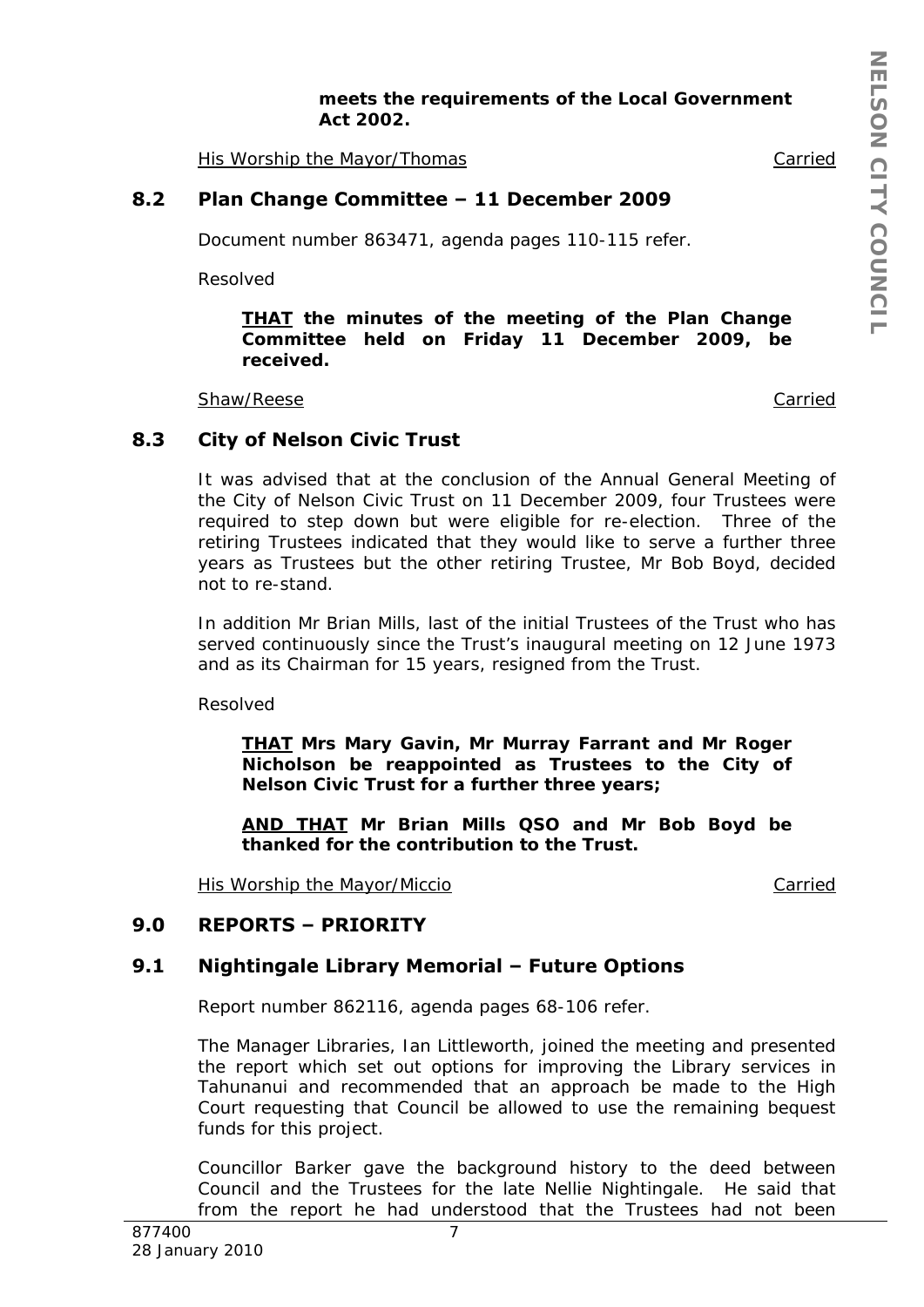approached for their views. He said that both Trustees were still living and he had spoken to one of them, Mr Hamish Reddick who, he said, was of the opinion that the use of the funds to undertake refurbishment of the Library was totally within the spirit and intent of the Will.

Councillor Barker said that, in his view, to spend between \$8,000- \$10,000 seeking a position from the High Court would be a disappointing use of the bequest.

It was agreed that Council's Legal Adviser would have discussions with the two Trustees to see if a way could be found to avoid going to the High Court.

It was agreed, accordingly, that the recommendation would be amended by including the words "should it be required" after High Court to allow this to happen.

Resolved

*THAT the Council approve an application to the High Court should it be required, to remove all restrictions on the Nightingale Library Memorial Deed of Covenant;* 

*AND THAT if sufficient funds are generated from the application, to undertake basic refurbishment of the Library (primarily replacement of the roof);* 

*AND THAT if sufficient funds are not generated from the application, to undertake service improvements within existing budgets.* 

Barker/Henigan Carried Carried Carried Carried Carried Carried Carried Carried Carried Carried Carried Carried

### **10.0 PUBLIC EXCLUDED BUSINESS**

### **10.1 Exclusion of the Public**

Resolved

*THAT the public be excluded from the following parts of the proceedings of this meeting in accordance with section 48(1)(a) of the Local Government Official Information and Meetings Act 1987 on the grounds that the public conduct of this part of the proceedings of the meeting would be likely to result in the disclosure of information for which good reason for withholding exists.* 

- *i) Nelson City Council, Public Excluded Minutes 10 December 2009*
- *ii) Application to Lease Council Land Kinzett Terrace*

*iii) Nelson Municipal Band Trust*